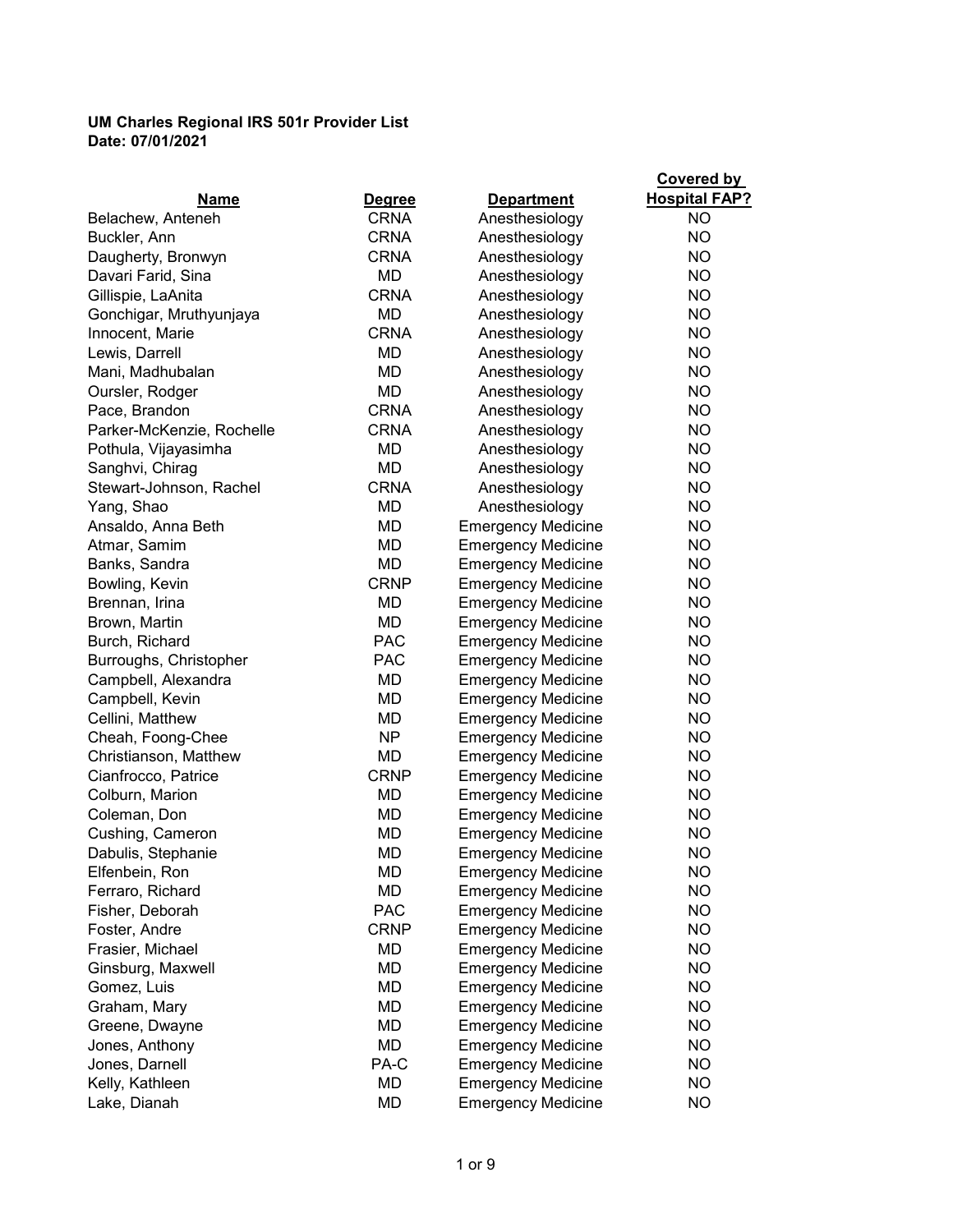|                                 |                             | <b>Department</b>         | <b>Covered by</b><br><b>Hospital FAP?</b> |
|---------------------------------|-----------------------------|---------------------------|-------------------------------------------|
| <b>Name</b><br>Larsen, Kristian | <b>Degree</b><br><b>PAC</b> | <b>Emergency Medicine</b> | <b>NO</b>                                 |
| Liu, Peter                      | MD                          | <b>Emergency Medicine</b> | <b>NO</b>                                 |
| Lomaka, Lauren                  | DO                          | <b>Emergency Medicine</b> | <b>NO</b>                                 |
| Lukban, Fulton                  | <b>MD</b>                   | <b>Emergency Medicine</b> | NO                                        |
| Magpantay, Napoleon             | MD                          | <b>Emergency Medicine</b> | NO                                        |
| Martin, Adam                    | MD                          | <b>Emergency Medicine</b> | NO                                        |
| Mbachu, Sean                    | <b>MD</b>                   | <b>Emergency Medicine</b> | NO                                        |
| McCoy, Chloe                    | MD                          | <b>Emergency Medicine</b> | <b>NO</b>                                 |
| Myers, Barry                    | <b>PAC</b>                  | <b>Emergency Medicine</b> | <b>NO</b>                                 |
| Ndille, Tessa                   | DO                          | <b>Emergency Medicine</b> | NO                                        |
| Newport, Melissa                | <b>PAC</b>                  | <b>Emergency Medicine</b> | NO                                        |
| Oteri, Ogheneochuko             | MD                          | <b>Emergency Medicine</b> | <b>NO</b>                                 |
| Perrin, Jason                   | <b>PAC</b>                  | <b>Emergency Medicine</b> | <b>NO</b>                                 |
| Pyka, Michelle                  | <b>MD</b>                   | <b>Emergency Medicine</b> | NO                                        |
| Samo-Lipman, Chelsea            | <b>PAC</b>                  | <b>Emergency Medicine</b> | <b>NO</b>                                 |
|                                 | MD                          |                           | <b>NO</b>                                 |
| Seccurro, Sonya<br>Smith, Chad  | <b>DO</b>                   | <b>Emergency Medicine</b> | <b>NO</b>                                 |
|                                 | <b>MD</b>                   | <b>Emergency Medicine</b> |                                           |
| Smith, Stephen                  | <b>PAC</b>                  | <b>Emergency Medicine</b> | NO<br><b>NO</b>                           |
| Stowers, Diane                  | MD                          | <b>Emergency Medicine</b> |                                           |
| Valencia, Ronald                | <b>PAC</b>                  | <b>Emergency Medicine</b> | NO                                        |
| Waseem, Raafeh                  |                             | <b>Emergency Medicine</b> | NO                                        |
| Weibe, Concetta                 | MD                          | <b>Emergency Medicine</b> | NO                                        |
| Winkler, Julie                  | <b>PAC</b>                  | <b>Emergency Medicine</b> | NO                                        |
| Yelverton, Emily                | <b>CRNP</b>                 | <b>Emergency Medicine</b> | NO.                                       |
| Young, Donovan                  | <b>PAC</b>                  | <b>Emergency Medicine</b> | <b>NO</b>                                 |
| Aliyeva, Sevil                  | MD                          | Medicine                  | NO                                        |
| Aminu, Seid                     | <b>MD</b>                   | Medicine                  | NO                                        |
| Aniedobe, Edith                 | MD                          | Medicine                  | <b>NO</b>                                 |
| Anmangandla, Vidyasagar         | MD                          | Medicine                  | <b>NO</b>                                 |
| Anwar, Mohammadali              | DO                          | Medicine                  | NO                                        |
| Araya, Deborah                  | <b>PAC</b>                  | Medicine                  | <b>NO</b>                                 |
| Aromin, Jourdan                 | <b>MD</b>                   | Medicine                  | NO                                        |
| ASHRAF, MUHAMMAD                | <b>MD</b>                   | Medicine                  | <b>NO</b>                                 |
| Basel, Anthony                  | DO                          | Medicine                  | <b>NO</b>                                 |
| Benavides, David                | MD                          | Medicine                  | NO.                                       |
| Bertele, Terence                | MD                          | Medicine                  | <b>NO</b>                                 |
| Blon, Mamata                    | <b>PAC</b>                  | Medicine                  | NO.                                       |
| Bohan, Deborah                  | <b>PAC</b>                  | Medicine                  | NO.                                       |
| Boone, Mary Elizabeth           | <b>PAC</b>                  | Medicine                  | NO.                                       |
| Brahmbhatt, Hetal               | MD                          | Medicine                  | NO.                                       |
| Bridges, James                  | MD                          | Medicine                  | NO.                                       |
| Bush, Eric                      | MD                          | Medicine                  | NO.                                       |
| Carr, Kevin                     | MD                          | Medicine                  | NO.                                       |
| Chaturvedi, Seemant             | MD                          | Medicine                  | NO.                                       |
| Chen, Stephanie                 | MD                          | Medicine                  | NO.                                       |
| Childress, Lorenzo              | MD                          | Medicine                  | NO.                                       |
| Chon, Song                      | MD                          | Medicine                  | NO.                                       |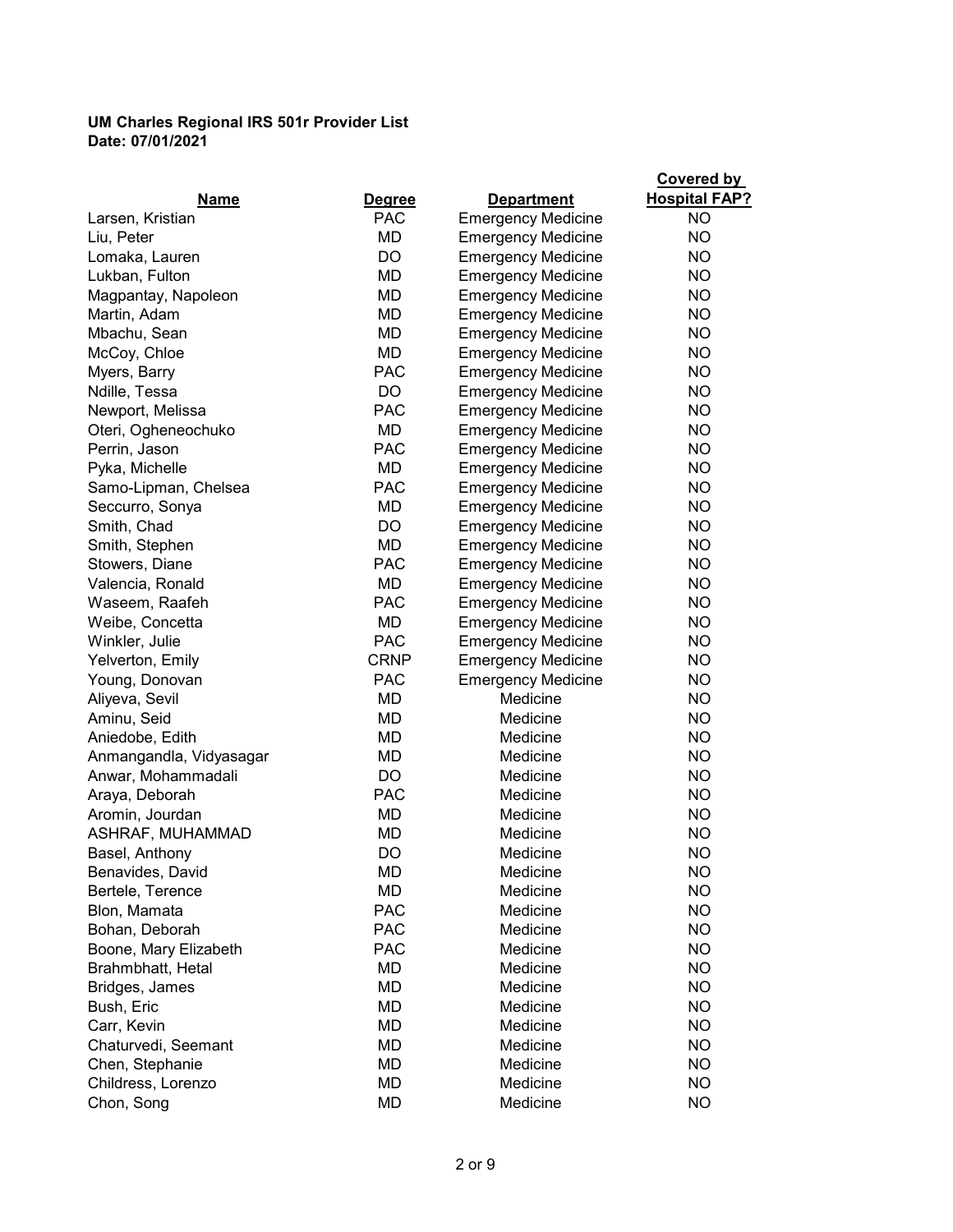|                                     |               |                   | <b>Covered by</b>    |
|-------------------------------------|---------------|-------------------|----------------------|
| <b>Name</b>                         | <b>Degree</b> | <b>Department</b> | <b>Hospital FAP?</b> |
| Cobb, Ann-Marie                     | <b>PAC</b>    | Medicine          | NO.                  |
| Cole, John                          | MD            | Medicine          | NO.                  |
| Coyle, Kathleen                     | <b>MD</b>     | Medicine          | NO.                  |
| Crino, Peter                        | MD            | Medicine          | NO.                  |
| Cronin, Carolyn                     | <b>MD</b>     | Medicine          | NO.                  |
| Daramola, Margaret                  | DO            | Medicine          | NO.                  |
| Das, Pravati                        | <b>MD</b>     | Medicine          | NO.                  |
| Della Badia, John                   | MD            | Medicine          | NO.                  |
| DeMonaco, Nicholas                  | <b>MD</b>     | Medicine          | NO.                  |
| Dillon, Wendy                       | <b>PAC</b>    | Medicine          | NO.                  |
| Donohoe, Andrea                     | <b>PAC</b>    | Medicine          | NO.                  |
| Dooley, Kelly-Anne                  | <b>PAC</b>    | Medicine          | NO.                  |
| Drame, Moustapha                    | <b>PAC</b>    | Medicine          | NO.                  |
| Dutta, Tara                         | <b>MD</b>     | Medicine          | NO.                  |
| Dutta, Utpal                        | <b>MD</b>     | Medicine          | NO.                  |
| Eapen, Betsy                        | DO            | Medicine          | NO.                  |
| Failinger, Conard                   | MD            | Medicine          | NO.                  |
| Free, Kevin                         | <b>PAC</b>    | Medicine          | NO.                  |
| Fromberg, David                     | MD            | Medicine          | NO.                  |
| Gaines, Harold                      | MD            | Medicine          | NO.                  |
| Garcia-Lopez de Victoria, Elizabeth | <b>MD</b>     | Medicine          | NO.                  |
| Gauchan, Bishal                     | <b>PAC</b>    | Medicine          | NO.                  |
| Gharad, Salahadin                   | MD            | Medicine          | NO.                  |
| Giangreco, Guillermo                | MD            | Medicine          | NO.                  |
| Gill, Beant                         | MD            | Medicine          | NO.                  |
| Gilliam, Shannon                    | <b>PAC</b>    | Medicine          | NO.                  |
| Gillin, Bridgette                   | <b>CRNP</b>   | Medicine          | <b>NO</b>            |
| Gohari, Janan                       | MD            | Medicine          | NO.                  |
| Goldsborough, Kelli                 | <b>CRNP</b>   | Medicine          | NO.                  |
| Greenberg, Michael                  | MD            | Medicine          | NO.                  |
| Gupta, Priyadarshan                 | <b>MD</b>     | Medicine          | <b>NO</b>            |
| Gupta, Rita                         | MD            | Medicine          | <b>NO</b>            |
| Gutierrez, Camilo                   | MD            | Medicine          | <b>NO</b>            |
| Hafer-Macko, Charlene               | MD            | Medicine          | ΝO                   |
| Harrison, Daniel                    | MD            | Medicine          | NO                   |
| Hatahet, Kamel                      | MD            | Medicine          | NO                   |
| Hawkins, Aaron                      | MD            | Medicine          | <b>NO</b>            |
| Hill, Amanda                        | <b>CRNP</b>   | Medicine          | <b>NO</b>            |
| Hime, Joseph                        | MD            | Medicine          | <b>NO</b>            |
| Hogge, Kimberle                     | <b>PAC</b>    | Medicine          | <b>NO</b>            |
| Hopp, Jennifer                      | MD            | Medicine          | <b>NO</b>            |
| Hughes, Chelsea                     | <b>PAC</b>    | Medicine          | <b>NO</b>            |
| Hunter, Dana                        | <b>PAC</b>    | Medicine          | <b>NO</b>            |
|                                     | <b>PAC</b>    | Medicine          | <b>NO</b>            |
| Hurner, Hollie<br>Itscoitz, Samuel  | MD            | Medicine          | NO.                  |
|                                     | MD            |                   |                      |
| Jabaji, Ramez                       |               | Medicine          | <b>NO</b>            |
| Jackson, Grace                      | <b>MD</b>     | Medicine          | <b>NO</b>            |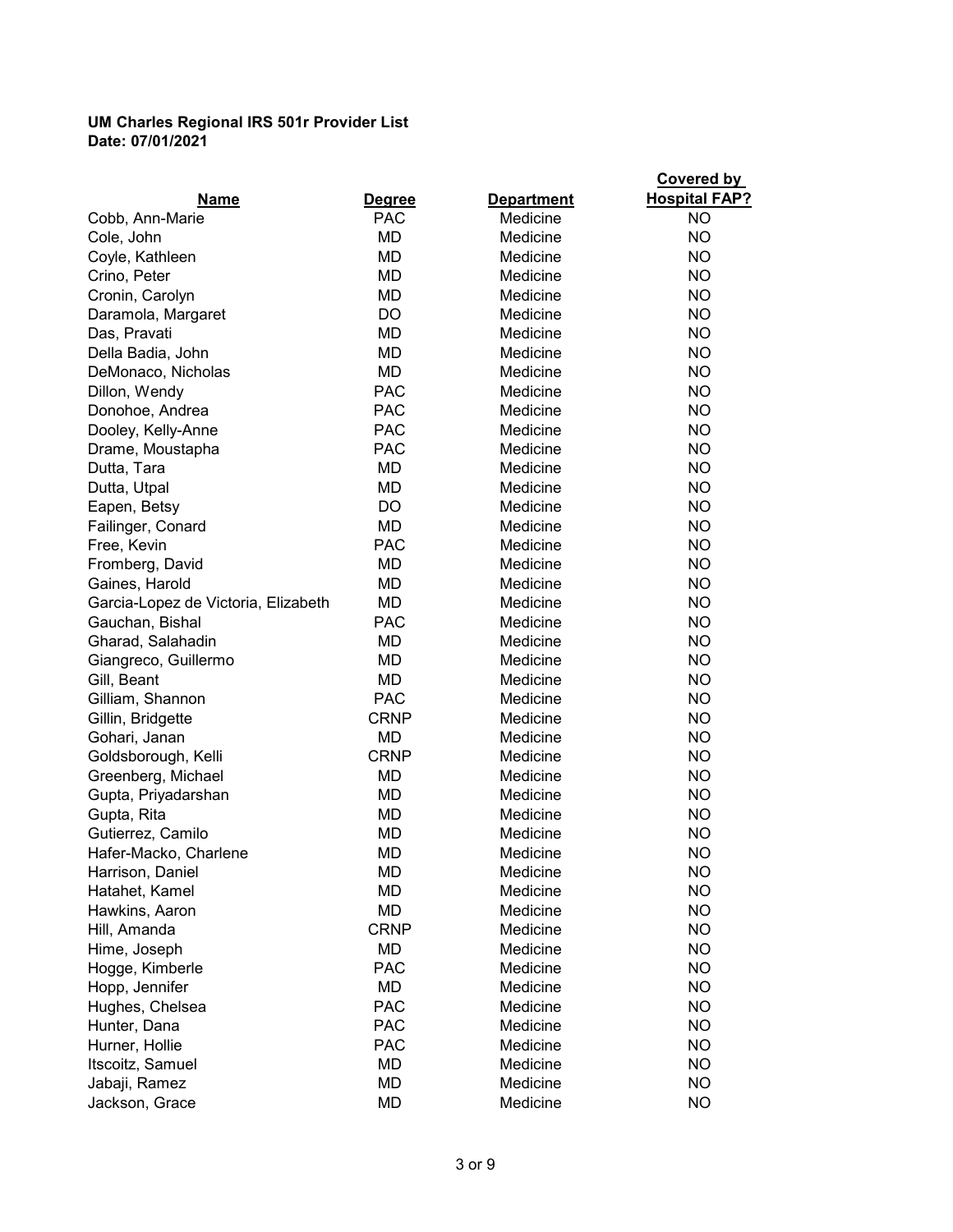| <b>Name</b>            | <b>Degree</b> | <b>Department</b> | Covered by<br><b>Hospital FAP?</b> |
|------------------------|---------------|-------------------|------------------------------------|
| Jacobs, Marianne       | DO.           | Medicine          | <b>NO</b>                          |
| Jacobson, Richard      | MD            | Medicine          | <b>NO</b>                          |
| James, Melissa         | <b>CRNP</b>   | Medicine          | NO.                                |
| Jenkins, Benjamin      | MD            | Medicine          | <b>NO</b>                          |
| Jin, Peter             | <b>MD</b>     | Medicine          | <b>NO</b>                          |
| Joseph-Herbert, Judy   | <b>MD</b>     | Medicine          | <b>NO</b>                          |
| Juersivich, Adam       | <b>MD</b>     | Medicine          | NO                                 |
| Kadiyala, Aditya       | <b>MD</b>     | Medicine          | NO                                 |
| Kassahun, Zeleke       | <b>MD</b>     | Medicine          | NO                                 |
| Katyal, Atul           | <b>MD</b>     | Medicine          | NO                                 |
| Khalid, Mohammed       | MD            | Medicine          | <b>NO</b>                          |
| Kiljanek, Lukasz       | MD            | Medicine          | <b>NO</b>                          |
| Kim, Aileen            | MD            | Medicine          | <b>NO</b>                          |
| Klenzak, Scott         | MD            | Medicine          | NO                                 |
| Kularatna, Gowri       | MD            | Medicine          | <b>NO</b>                          |
| Kurzius, Katherine     | <b>CRNP</b>   | Medicine          | <b>NO</b>                          |
| Lamousin, James        | <b>MD</b>     | Medicine          | NO                                 |
| Legasion, Michael      | MD            | Medicine          | <b>NO</b>                          |
| Lening, Christopher    | MD            | Medicine          | <b>NO</b>                          |
| Liubicich, Jeffrey     | <b>MD</b>     | Medicine          | <b>NO</b>                          |
| Lucero-Ugalino, Lulita | MD            | Medicine          | <b>NO</b>                          |
| MacKenzie, Beppie      | <b>PAC</b>    | Medicine          | <b>NO</b>                          |
| Mandava, Sunita        | MD            | Medicine          | NO                                 |
| Mandir, Allen          | <b>MD</b>     | Medicine          | NO                                 |
| Manzella, Salvatore    | <b>PAC</b>    | Medicine          | NO                                 |
| Margiotta, Megan       | MD            | Medicine          | <b>NO</b>                          |
| Marinzel, Katarina     | <b>CRNP</b>   | Medicine          | <b>NO</b>                          |
| Marshall, Harry        | <b>MD</b>     | Medicine          | <b>NO</b>                          |
| Meelu, M.              | <b>MD</b>     | Medicine          | <b>NO</b>                          |
| Mehndiratta, Prachi    | <b>MBBS</b>   | Medicine          | <b>NO</b>                          |
| Mendoza, Jose          | <b>MD</b>     | Medicine          | <b>NO</b>                          |
| Michel, Ivelisse       | MD            | Medicine          | <b>NO</b>                          |
| Miller, Jacob          | <b>PAC</b>    | Medicine          | <b>NO</b>                          |
| Minahan, Robert        | MD            | Medicine          | <b>NO</b>                          |
| Mishra, Sanjeeb        | MD            | Medicine          | <b>NO</b>                          |
| Murphy, Joseph         | MD            | Medicine          | <b>NO</b>                          |
| Nag, Vivek             | MD            | Medicine          | <b>NO</b>                          |
| Nanavati, Anish        | MD            | Medicine          | <b>NO</b>                          |
| Narayan, Dwayne        | MD            | Medicine          | <b>NO</b>                          |
| Naydich, Boris         | MD            | Medicine          | <b>NO</b>                          |
| Noftsier, Virginia     | <b>PAC</b>    | Medicine          | <b>NO</b>                          |
| Nourani-Zenuz, Sima    | MD            | Medicine          | <b>NO</b>                          |
| Nunez Gonzalez, Joel   | MD            | Medicine          | <b>NO</b>                          |
| Oguejiofor, Njideka    | MD            | Medicine          | <b>NO</b>                          |
| Omais, Abbas           | MD            | Medicine          | <b>NO</b>                          |
| Patel, Devang          | MD            | Medicine          | <b>NO</b>                          |
| Pham, Judy             | <b>PAC</b>    | Medicine          | <b>NO</b>                          |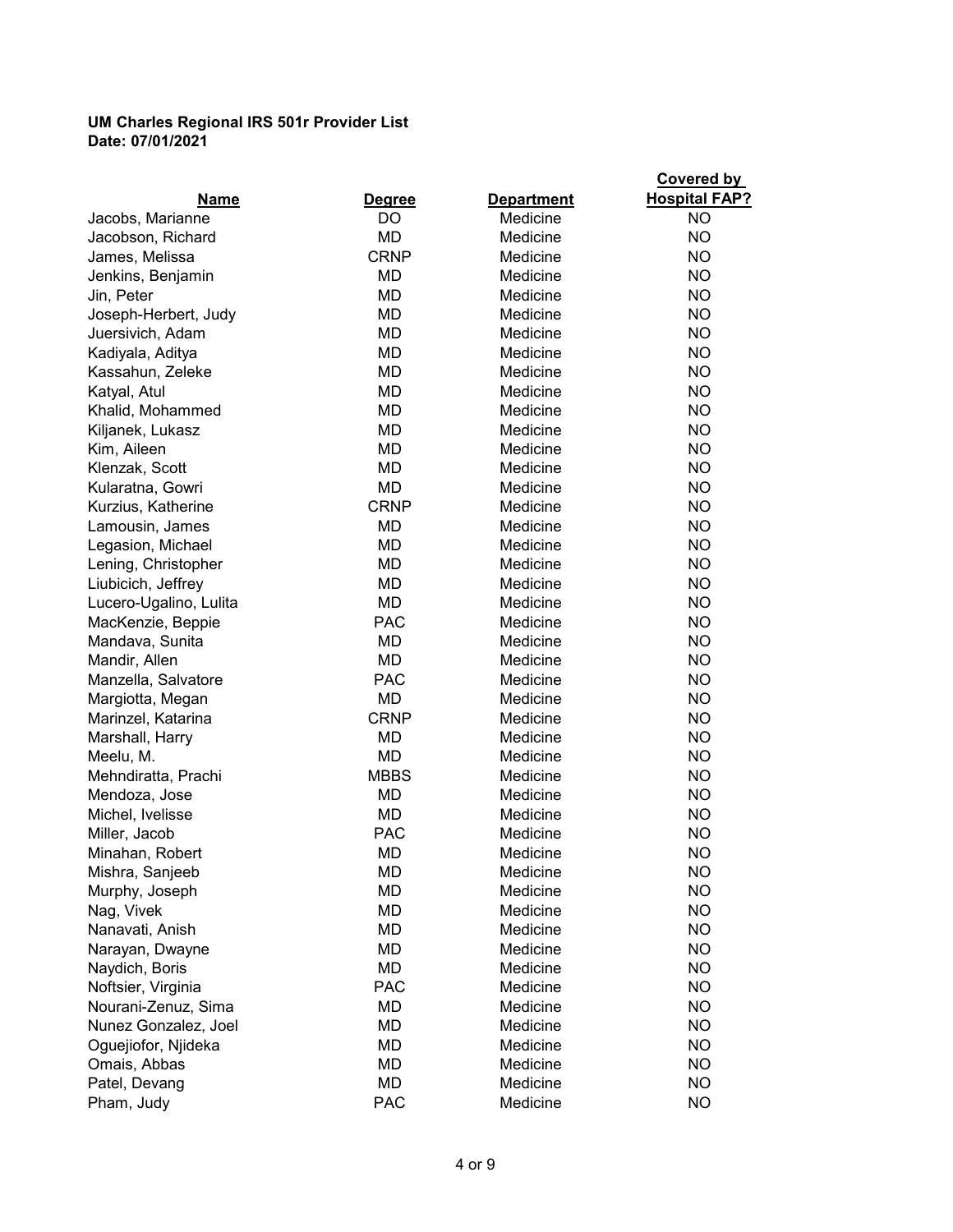| <b>Name</b>                  | <b>Degree</b> | <b>Department</b>                  | <b>Covered by</b><br><b>Hospital FAP?</b> |
|------------------------------|---------------|------------------------------------|-------------------------------------------|
| Phipps, Michael              | MD            | Medicine                           | <b>NO</b>                                 |
| Pooran, Milad                | MD            | Medicine                           | NO.                                       |
| Porter, Neil                 | MD            | Medicine                           | NO.                                       |
| Pritchard, Jennifer          | <b>MD</b>     | Medicine                           | NO.                                       |
| Reich, Stephen               | <b>MD</b>     | Medicine                           | NO                                        |
| Renck, Gregory               | MD            | Medicine                           | NO                                        |
| Riedel, David                | <b>MD</b>     | Medicine                           | NO                                        |
| Russell, James               | MD            | Medicine                           | NO.                                       |
| Ryscavage, Patrick           | <b>MD</b>     | Medicine                           | NO.                                       |
| Sadiq, Awail                 | <b>MD</b>     | Medicine                           | NO                                        |
| Saggu, Prabhjot              | MD            | Medicine                           | NO                                        |
| Saharia, Kapil               | MD            | Medicine                           | NO                                        |
| Salah, Ali                   | <b>MD</b>     | Medicine                           | NO.                                       |
| Saleeb, Paul                 | <b>MD</b>     | Medicine                           | NO.                                       |
| Savitt, Joseph               | MD            | Medicine                           | NO.                                       |
| Schmalzle, Sarah             | MD            | Medicine                           | NO                                        |
| Schnebly, Katherine          | <b>CRNP</b>   | Medicine                           | NO.                                       |
| <b>SCHWARTZ, STEVEN</b>      | MD            | Medicine                           | NO                                        |
| Sein, Collins                | MD            | Medicine                           | NO.                                       |
| Senior, Brandi               | <b>PAC</b>    | Medicine                           | NO.                                       |
| Settle, Kathleen             | MD            | Medicine                           | <b>NO</b>                                 |
| Sewchand, Joel               | <b>MD</b>     | Medicine                           | NO                                        |
| Sherman, Rachel              | <b>CRNP</b>   | Medicine                           | NO                                        |
| Sindhwani, Ravinder          | MD            | Medicine                           | NO                                        |
| Slade-Moore, Theresa         | MD            | Medicine                           | NO                                        |
| Smith, Andrew                | MD            | Medicine                           | NO                                        |
| Srinivasan, Gopalakrishnan   | <b>MD</b>     | Medicine                           | NO                                        |
| Stelmach, Hans               | <b>MD</b>     | Medicine                           | NO                                        |
| Sun, Jun                     | MD            | Medicine                           | NO                                        |
| Tellawi, Essam               | MD            | Medicine                           | NO.                                       |
| Thomas, Michelle             | MD            | Medicine                           | NO                                        |
| Tiwarri, Deepnarayan         | MD            | Medicine                           | <b>NO</b>                                 |
| Tourky, Mohamed              | MD            | Medicine                           | <b>NO</b>                                 |
| von Coelln, Friedrich Rainer | MD            | Medicine                           | <b>NO</b>                                 |
| Waterman, Susan              | MD            | Medicine                           | <b>NO</b>                                 |
| Wathen, George               | MD            | Medicine                           | <b>NO</b>                                 |
| Wathen, Ili                  | <b>PAC</b>    | Medicine                           | <b>NO</b>                                 |
| Woldeabezgi, Ashebir         | MD            | Medicine                           | <b>NO</b>                                 |
| Wozniak, Marcella            | MD            | Medicine                           | <b>NO</b>                                 |
| Wyche, Roquell               | MD            | Medicine                           | <b>NO</b>                                 |
| Young, Linda                 | MD            | Medicine                           | <b>NO</b>                                 |
| Zhao, Jun                    | MD            | Medicine                           | <b>NO</b>                                 |
| Zilliox, Lindsay             | MD            | Medicine                           | <b>NO</b>                                 |
| Barnes, Stephanie            | <b>CRNP</b>   | Obstetrics & Gynecology            | <b>NO</b>                                 |
| Caiseda, David               | MD            | Obstetrics & Gynecology            | <b>NO</b>                                 |
| Callender, Ealena            | MD            | <b>Obstetrics &amp; Gynecology</b> | <b>NO</b>                                 |
| Contreras, Erica             | MD            | <b>Obstetrics &amp; Gynecology</b> | <b>NO</b>                                 |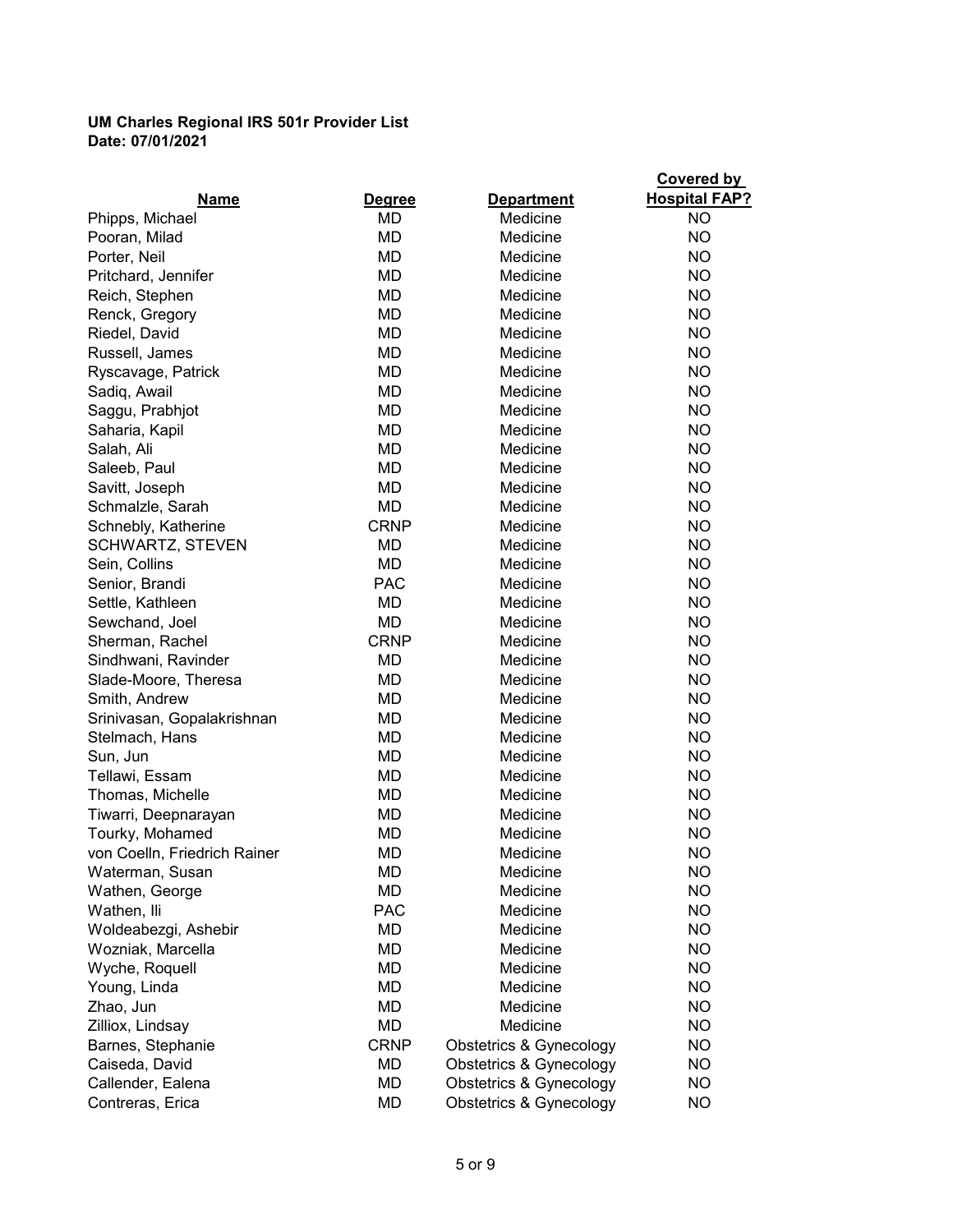| Name                      | <b>Degree</b> | <b>Department</b>                  | <b>Covered by</b><br><b>Hospital FAP?</b> |
|---------------------------|---------------|------------------------------------|-------------------------------------------|
| Cooke, Aryian             | MD            | Obstetrics & Gynecology            | <b>NO</b>                                 |
| Davis, Kimberly           | <b>CRNP</b>   | Obstetrics & Gynecology            | <b>NO</b>                                 |
| Fanning, Nicole           | MD            | <b>Obstetrics &amp; Gynecology</b> | <b>NO</b>                                 |
| Foley, Steven             | MD            | <b>Obstetrics &amp; Gynecology</b> | NO.                                       |
| Freundel, Roseann         | MD            | <b>Obstetrics &amp; Gynecology</b> | NO                                        |
| Gonzalez-Garcia, Michelle | MD            | Obstetrics & Gynecology            | <b>NO</b>                                 |
| Gordon, Pierre            | MD            | Obstetrics & Gynecology            | <b>NO</b>                                 |
| Hilliard, Allyson         | MD            | Obstetrics & Gynecology            | <b>NO</b>                                 |
| Khanjar, Samir            | MD            | Obstetrics & Gynecology            | <b>NO</b>                                 |
| King, Matthew             | MD            | Obstetrics & Gynecology            | <b>NO</b>                                 |
| Mayor, Mejebi             | <b>MD</b>     | <b>Obstetrics &amp; Gynecology</b> | NO                                        |
| Outlaw, Lauren            | MD            | <b>Obstetrics &amp; Gynecology</b> | <b>NO</b>                                 |
| Perry, Tabitha            | MD            | <b>Obstetrics &amp; Gynecology</b> | NO.                                       |
| Powell-Davis, Monique     | MD            | Obstetrics & Gynecology            | NO                                        |
| Salley, Danielle          | <b>PAC</b>    | Obstetrics & Gynecology            | NO                                        |
| THORPE, JR., ARTHUR       | MD            | Obstetrics & Gynecology            | <b>NO</b>                                 |
| Ware, Nakia               | <b>CRNP</b>   | <b>Obstetrics &amp; Gynecology</b> | NO                                        |
| Warren, Vontrese          | <b>CRNP</b>   | <b>Obstetrics &amp; Gynecology</b> | NO                                        |
| Webb, Katherine           | MD            | <b>Obstetrics &amp; Gynecology</b> | NO.                                       |
| Webb, Shalanda            | MD            | <b>Obstetrics &amp; Gynecology</b> | <b>NO</b>                                 |
| Wilson, Candace           | <b>MD</b>     | Obstetrics & Gynecology            | <b>NO</b>                                 |
| Amin, Kausha              | MD            | Pathology                          | NO                                        |
| Beltaifa, Senda           | <b>MD</b>     | Pathology                          | <b>NO</b>                                 |
| Heaton, Robert            | MD            | Pathology                          | <b>NO</b>                                 |
| Manlucu, Ellen            | MD            | Pathology                          | <b>NO</b>                                 |
| Siddiqui, Sarwat          | MD            | Pathology                          | <b>NO</b>                                 |
| Abney, Dianna             | MD            | <b>Pediatrics</b>                  | <b>NO</b>                                 |
| Bankett, Tollese          | MD            | Pediatrics                         | <b>NO</b>                                 |
| Bogle, Carmel             | MD            | Pediatrics                         | NO                                        |
| Brock, Michael            | MD            | Pediatrics                         | <b>NO</b>                                 |
| Chaillet, Jeremy          | <b>MD</b>     | Pediatrics                         | NO                                        |
| Chaves, Alicia            | MD            | Pediatrics                         | NO                                        |
| Farooqui, Sayeed          | MD            | Pediatrics                         | <b>NO</b>                                 |
| Gaskin, Peter             | MD            | Pediatrics                         | <b>NO</b>                                 |
| Heath, Deneen             | MD            | Pediatrics                         | <b>NO</b>                                 |
| Hughes-Kapenzi, Tuere     | MD            | Pediatrics                         | <b>NO</b>                                 |
| Miller, Robert            | MD            | Pediatrics                         | <b>NO</b>                                 |
| Moore, Rachel             | MD            | Pediatrics                         | <b>NO</b>                                 |
| Pietris, Nicholas         | MD            | Pediatrics                         | <b>NO</b>                                 |
| Rosenthal, Geoffrey       | MD            | Pediatrics                         | NO                                        |
| Shah, Minaxi              | MD            | Pediatrics                         | <b>NO</b>                                 |
| Suwandhi, Eugene          | MD            | Pediatrics                         | <b>NO</b>                                 |
| Tummillo, Daniel          | MD            | Pediatrics                         | NO                                        |
| Vashist, Sudhir           | MD            | Pediatrics                         | <b>NO</b>                                 |
| Vitek, James              | MD            | Pediatrics                         | <b>NO</b>                                 |
| Ahmed, Imran              | DO            | Radiology                          | <b>NO</b>                                 |
| Akhter, Nabeel            | MD            | Radiology                          | <b>NO</b>                                 |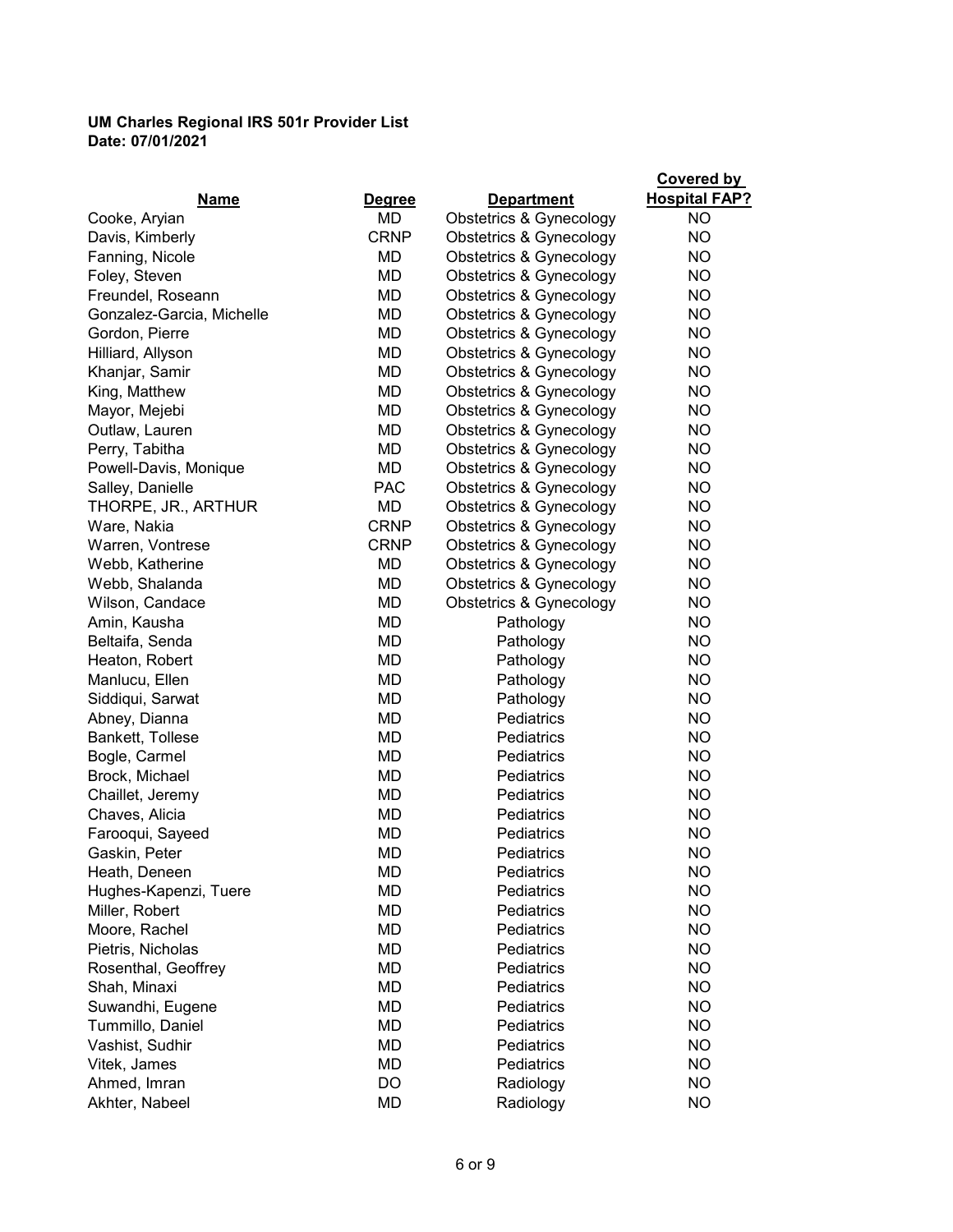|                         |               |                   | <b>Covered by</b>    |
|-------------------------|---------------|-------------------|----------------------|
| <b>Name</b>             | <b>Degree</b> | <b>Department</b> | <b>Hospital FAP?</b> |
| Aktay, Recai            | MD            | Radiology         | NO.                  |
| Amadu, David            | MD            | Radiology         | <b>NO</b>            |
| Antani, Meghal          | MD            | Radiology         | NO.                  |
| Awan, Omer              | MD            | Radiology         | NO.                  |
| Bang, Hyun              | MD            | Radiology         | NO.                  |
| Bodanapally, Uttam      | MD            | Radiology         | <b>NO</b>            |
| Boscak, Alexis          | <b>MD</b>     | Radiology         | <b>NO</b>            |
| Cao, Qi                 | MD            | Radiology         | <b>NO</b>            |
| Carter, William         | MD            | Radiology         | <b>NO</b>            |
| Chelala, Lydia          | MD            | Radiology         | <b>NO</b>            |
| Chen, Joseph            | MD            | Radiology         | <b>NO</b>            |
| Chen, Lina              | <b>MD</b>     | Radiology         | NO.                  |
| Chen, Wengen            | MD            | Radiology         | <b>NO</b>            |
| Dagher, Azar            | MD            | Radiology         | <b>NO</b>            |
| Daly, Barry             | <b>MD</b>     | Radiology         | <b>NO</b>            |
| Dattwyler, Matthew      | MD            | Radiology         | NO.                  |
| Davis, Bolivia          | <b>MD</b>     | Radiology         | NO.                  |
| Davis, Derik            | <b>MD</b>     | Radiology         | <b>NO</b>            |
| Dilsizian, Vasken       | <b>MD</b>     | Radiology         | NO.                  |
| Dreizin, David          | <b>MD</b>     | Radiology         | <b>NO</b>            |
| Etezadi, Vahid          | MD            | Radiology         | <b>NO</b>            |
| Fang, Adam              | MD            | Radiology         | <b>NO</b>            |
| Fang, Wei               | MD            | Radiology         | <b>NO</b>            |
| Fasano, Nicholas        | <b>MD</b>     | Radiology         | NO.                  |
| Fleiter, Thorsten       | <b>MD</b>     | Radiology         | <b>NO</b>            |
| Frazier, Aletta         | MD            | Radiology         | <b>NO</b>            |
| Futterer, Stephen       | MD            | Radiology         | NO.                  |
| Galvin, Jeffrey         | <b>MD</b>     | Radiology         | NO.                  |
| Gamez de Levy, Patricia | <b>MD</b>     | Radiology         | <b>NO</b>            |
| Gandhi, Dheeraj         | <b>MBBS</b>   | Radiology         | <b>NO</b>            |
| Gellad, Fouad           | MD            | Radiology         | <b>NO</b>            |
| Goldin, Dmitry          | MD            | Radiology         | <b>NO</b>            |
| Golding, Corey          | MD            | Radiology         | <b>NO</b>            |
| Gordon, Kathleen        | MD            | Radiology         | <b>NO</b>            |
| Griffith, Gillian       | MD            | Radiology         | NO                   |
| Gupta, Anuj             | DO            | Radiology         | <b>NO</b>            |
| Hajj, Samar             | MD            | Radiology         | <b>NO</b>            |
| Herskovits, Edward      | MD            | Radiology         | NO.                  |
| Hirsch, Jeffrey         | MD            | Radiology         | <b>NO</b>            |
| Hossain, Rydhwana       | MD            | Radiology         | <b>NO</b>            |
| Hostetter, Jason        | MD            | Radiology         | <b>NO</b>            |
| Hunter, Charles         | MD            | Radiology         | NO                   |
| Jeudy, Jean             | MD            | Radiology         | <b>NO</b>            |
| Jindal, Gaurav          | MD            | Radiology         | <b>NO</b>            |
| Jubouri, Shams          | MD            | Radiology         | <b>NO</b>            |
| Kani, Kimia             | MD            | Radiology         | <b>NO</b>            |
| Khorjekar, Gauri        | MD            | Radiology         | <b>NO</b>            |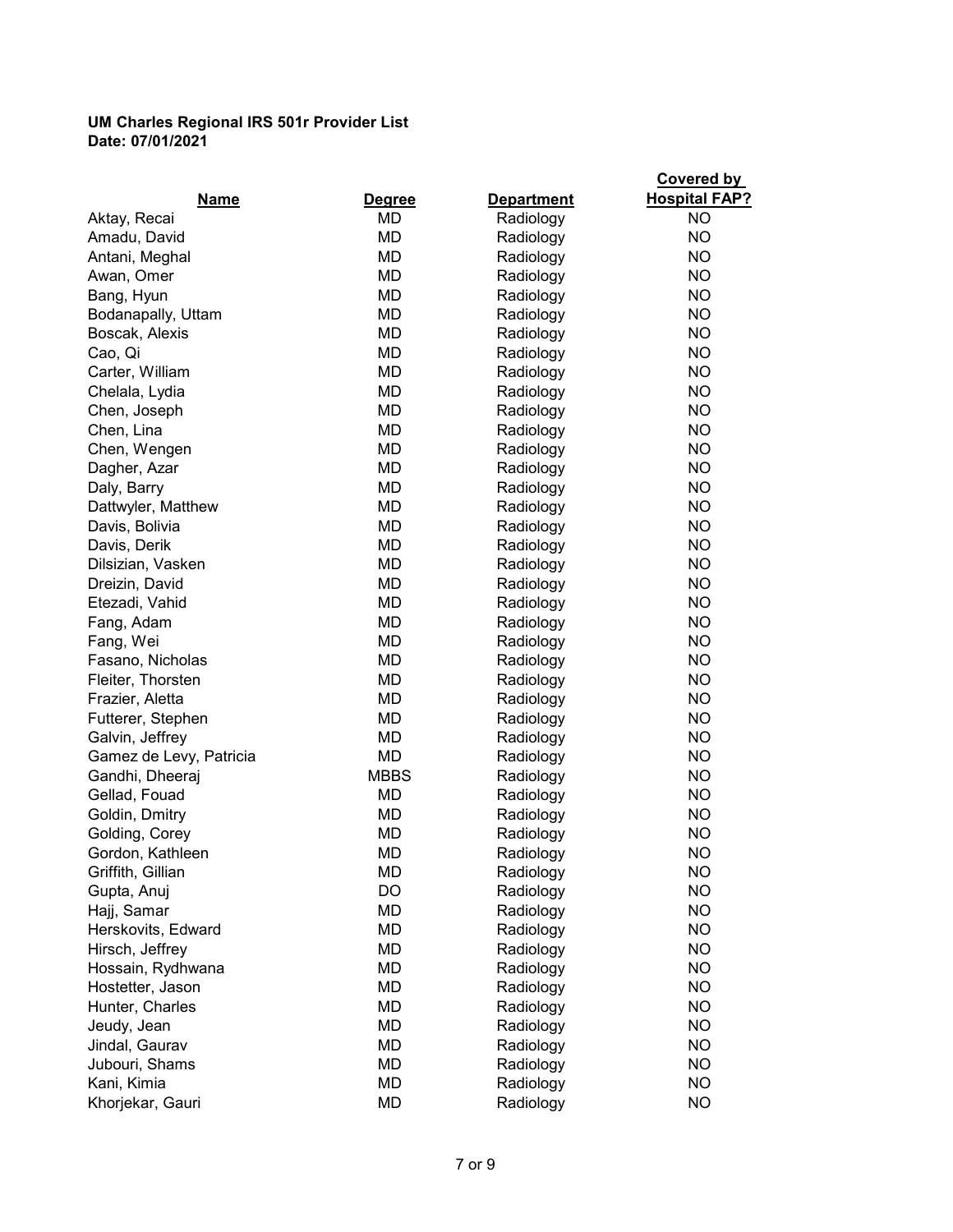|                          |               |                   | <b>Covered by</b>    |
|--------------------------|---------------|-------------------|----------------------|
| Name                     | <b>Degree</b> | <b>Department</b> | <b>Hospital FAP?</b> |
| Krishnan, Vijay          | <b>MBBS</b>   | Radiology         | <b>NO</b>            |
| Lane, Barton             | <b>MD</b>     | Radiology         | <b>NO</b>            |
| Lee, Chee Hwee           | MD            | Radiology         | <b>NO</b>            |
| Melhem, Elias            | MD            | Radiology         | NO                   |
| Miller, Timothy          | MD            | Radiology         | NO                   |
| Moore, Fletcher          | MD            | Radiology         | <b>NO</b>            |
| Morales, Robert          | MD            | Radiology         | <b>NO</b>            |
| Mulligan, Michael        | MD            | Radiology         | <b>NO</b>            |
| O'Connor, Erin           | MD            | Radiology         | <b>NO</b>            |
| Parikh, Rikesh           | MD            | Radiology         | <b>NO</b>            |
| Ptak, Thomas             | MD            | Radiology         | <b>NO</b>            |
| Pugatch, Robert          | MD            | Radiology         | <b>NO</b>            |
| Raghavan, Prashant       | <b>MD</b>     | Radiology         | NO                   |
| Reid, Jamel              | MD            | Radiology         | NO                   |
| Resnik, Charles          | MD            | Radiology         | NO.                  |
| Richard, Glenn           | <b>DO</b>     | Radiology         | <b>NO</b>            |
| Richard, Howard          | MD            | Radiology         | NO                   |
| Sidhu, Gurmeet           | MD            | Radiology         | NO                   |
| Siegel, Eliot            | MD            | Radiology         | NO.                  |
| Sitwala, Palak           | MD            | Radiology         | <b>NO</b>            |
| Skrenta, Allan           | MD            | Radiology         | NO                   |
| Sliker, Clint            | MD            | Radiology         | NO                   |
| Smith, Elana             | MD            | Radiology         | <b>NO</b>            |
| Tirada, Nikki            | MD            | Radiology         | <b>NO</b>            |
| Ukeh, Ifechi             | MD            | Radiology         | <b>NO</b>            |
| Velez-Oliveras, Namyr    | MD            | Radiology         | NO                   |
| Wasserman, Bruce         | <b>MD</b>     | Radiology         | <b>NO</b>            |
| White, Charles           | MD            | Radiology         | <b>NO</b>            |
| Wong You Cheong, Jade    | MD            | Radiology         | NO                   |
| Yazbek, Sandrine         | MD            | Radiology         | NO                   |
| Bach, Brian              | <b>DPM</b>    | Surgery           | NO                   |
| Bauk, Daniel             | MD            | Surgery           | <b>NO</b>            |
| Berkenblit, Scott        | MD            | Surgery           | <b>NO</b>            |
| Bhatnagar, Rishi         | MD            | Surgery           | <b>NO</b>            |
| Brannon, Joseph          | <b>DDS</b>    | Surgery           | <b>NO</b>            |
| Cadieux, Kristen         | <b>DPM</b>    | Surgery           | <b>NO</b>            |
| Clarke, Nadya            | MD            | Surgery           | <b>NO</b>            |
| DiStefano, Joseph        | <b>DPM</b>    | Surgery           | <b>NO</b>            |
| Dugan, Charity           | DO            | Surgery           | <b>NO</b>            |
| Ego-Osuala, Bryan        | MD            | Surgery           | <b>NO</b>            |
| El-Said, Abdel Aziz      | MD            | Surgery           | <b>NO</b>            |
| Ferrero, Gregg           | <b>MD</b>     | Surgery           | <b>NO</b>            |
| Gordon, David            | MD            | Surgery           | <b>NO</b>            |
| Gupta, Naren             | MD            | Surgery           | <b>NO</b>            |
| Hall, Michael            | MD            | Surgery           | <b>NO</b>            |
| Kakitelashvili, Vladimir | MD            | Surgery           | <b>NO</b>            |
| Lin, David               | <b>DPM</b>    | Surgery           | <b>NO</b>            |